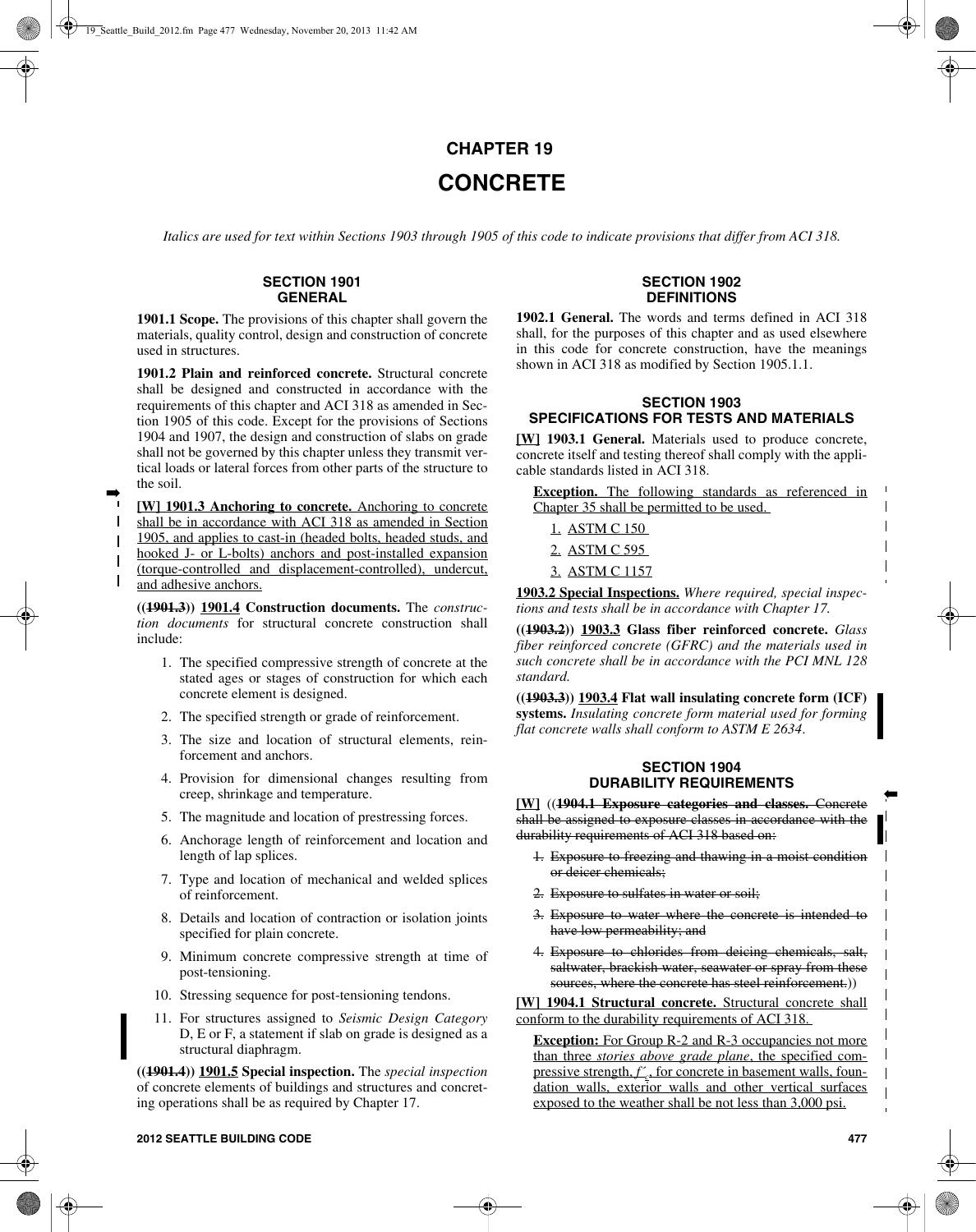#### ((**TABLE 1904.2 MINIMUM SPECIFIED COMPRESSIVE STRENGTH (***f* ′**c)**

|                                                                                                                                      | MINIMUM SPECIFIED COMPRESSIVE STRENGTH (f' at 28 days, psi) |                   |                 |  |  |  |
|--------------------------------------------------------------------------------------------------------------------------------------|-------------------------------------------------------------|-------------------|-----------------|--|--|--|
| <b>TYPE OR LOCATION OF CONCRETE CONSTRUCTION</b>                                                                                     | Negligible exposure                                         | Moderate exposure | Severe exposure |  |  |  |
| Basement walls and foundations not exposed to the weather                                                                            | 2.500                                                       | 2,500             | $2,500^{\circ}$ |  |  |  |
| Basement slabs and interior slabs on grade, except garage floor slabs                                                                | 2.500                                                       | 2.500             | $2.500^4$       |  |  |  |
| <b>Basement walls<sup>e</sup></b> , foundation walls, exterior walls and other vertical<br>eoncrete surfaces exposed to the weather- | 2,500                                                       | $3,000^{\circ}$   | $3,000^{\circ}$ |  |  |  |
| Driveways, curbs, walks, patios, porches, carport slabs, steps and<br>other flatwork exposed to the weather, and garage floor slabs- | 2,500                                                       | $3,000^{b,a}$     | $3,500^{b,d}$   |  |  |  |

For SI: 1 pound per square inch = 0.00689 MPa.

a. Concrete in these locations that can be subjected to freezing and thawing during construction shall be of air-entrained concrete in accordance with Section 1904.2.

b. Concrete shall be air entrained in accordance with ACI 318.

c. Structural plain concrete basement walls are exempt from the requirements for exposure conditions of Section 1904.2.

d. For garage floor slabs where a steel trowel finish is used, the total air content required by ACI 318 is permitted to be reduced to not less than 3 percent ided the minimum specified compressive strength of the concrete is increased to 4,000 psi.))



#### ((**FIGURE 1904.2** WEATHERING PROBABILITY MAP FOR CONCRETE<sup>a, b, c</sup>

a. Lines defining areas are approximate only. Local areas can be more or less severe than indicated by the region classification.

b. A "severe" classification is where weather conditions encourage or require the use of deicing chemicals or where there is potential for a continuous pres of moisture during frequent cycles of freezing and thawing.  $\bar{A}$  "moderate" classification is where weather conditions occasionally expose concrete in the ce of moisture to freezing and thawing, but where deicing chemicals are not generally used. A "negligible" cla rarely expose concrete in the presence of moisture to freezing and thawing.

c. Alaska and Hawaii are classified as severe and negligible, respectively.))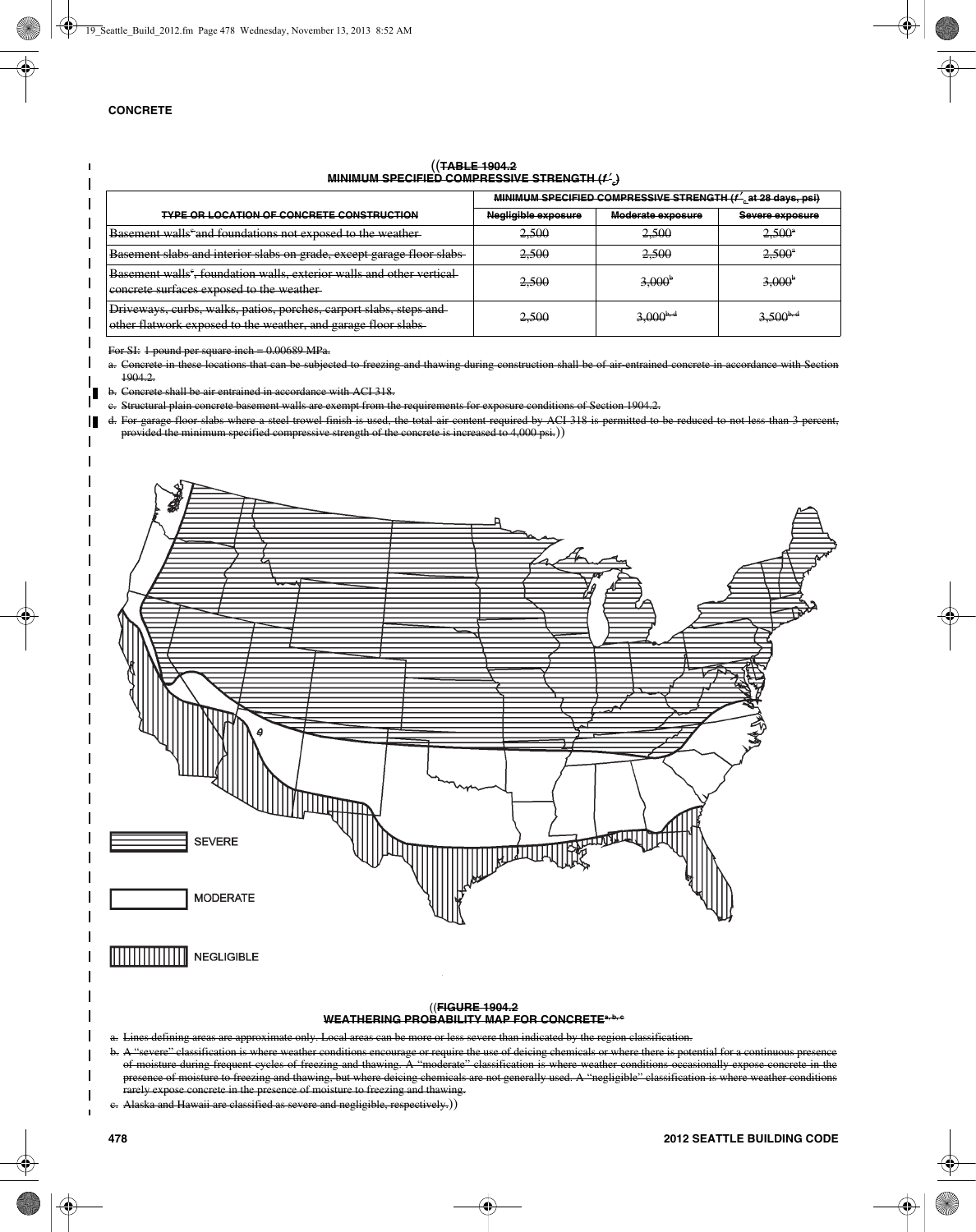$\mathbf I$ 

((**1904.2 Concrete properties.** Concrete mixtures shall conform to the most restrictive maximum water-cementitious materials ratios, maximum cementitious admixtures, minimum air entrainment and minimum specified concrete compressive strength requirements of ACI 318 based on the exposure classes assigned in Section 1904.1.

*Exception: For occupancies and appurtenances thereto in Group R occupancies that are in buildings less than four stories above grade plane, normal-weight aggregate concrete is permitted to comply with the requirements of Table 1904.2 based on the weathering classification (freezing and thawing) determined from Figure 1904.2 in lieu of the durability requirements of ACI 318.*))

**[W] 1904.2 Nonstructural concrete.** The *registered design professional* shall assign nonstructural concrete a freeze-thaw exposure class, as defined in ACI 318, based on the anticipated exposure of nonstructural concrete. Nonstructural concrete shall have a minimum specified compressive strength, *f'*, of 2,500 psi for Class F0; 3,000 psi for Class F1; and 3,500 psi for Classes F2 and F3. Nonstructural concrete shall be air entrained in accordance with ACI 318.

➡

 $\mathbf I$  $\mathbf{I}$  $\overline{1}$  $\mathbf{I}$  $\mathsf{I}$  $\mathbf{L}$ 

 $\blacksquare$  $\mathbf{I}$ 

 $\mathbf{I}$  $\mathbf{I}$ 

> **Code Alternate CA1904.2:** Five-sack 2,000 psi (13.8  $MPa)$  and five  $\frac{1}{2}$ -sack 2,500 psi (17.2 MPa) concrete mixes shall be deemed to comply with the requirements for 3,000 psi (20.7 MPa) concrete in Sections 1904.1 and 1904.2. Air-entrainment is not required for durability purposes. Mixes shall be proportioned to produce a 5-inch or less slump, with a maximum allowable tolerance of 1-inch plus.

#### **SECTION 1905 MODIFICATIONS TO ACI 318**

**1905.1 General.** The text of ACI 318 shall be modified as indicated in Sections 1905.1.1 through ((1905.1.10)) 1905.1.11.

**1905.1.1 ACI 318, Section 2.2.** Modify existing definitions and add the following definitions to ACI 318, Section 2.2.

**DESIGN DISPLACEMENT.** Total lateral displacement expected for the design-basis earthquake, *as specified by Section 12.8.6 of ASCE 7.*

**DETAILED PLAIN CONCRETE STRUCTURAL WALL.** A wall complying with the requirements of Chapter 22, including 22.6.7.

**ORDINARY PRECAST STRUCTURAL WALL.** A precast wall complying with the requirements of Chapters 1 through 18.

**ORDINARY REINFORCED CONCRETE STRUC-TURAL WALL.** A *cast-in-place* wall complying with the requirements of Chapters 1 through 18.

**ORDINARY STRUCTURAL PLAIN CONCRETE WALL.** A wall complying with the requirements of Chapter 22, *excluding 22.6.7*.

**SPECIAL STRUCTURAL WALL**. A cast-in-place or precast wall complying with the requirements of 21.1.3 through 21.1.7, 21.9 and 21.10, as applicable, in addition to the requirements for ordinary reinforced concrete structural walls *or ordinary precast structural walls, as applicable*. *Where ASCE 7 refers to a "special reinforced concrete structural wall," it shall be deemed to mean a "special structural wall."*

**[W] ((***WALL PIER. A wall segment with a horizontal length-to-thickness ratio of at least 2.5, but not exceeding 6, whose clear height is at least two times its horizontal length.*))

**1905.1.2 ACI 318, Section 21.1.1.** Modify ACI 318 Sections 21.1.1.3 and 21.1.1.7 to read as follows:

*21.1.1.3 - Structures assigned to Seismic Design Category A* shall satisfy requirements of Chapters 1 to 19 and 22*; Chapter 21 does not apply*. Structures assigned to *Seismic Design Category* B, C, D, E or F also shall satisfy 21.1.1.4 through 21.1.1.8, as applicable. *Except for structural elements of plain concrete complying with Section 1905.1.8 of the International Building Code, structural elements of plain concrete are prohibited in structures assigned to Seismic Design Category C, D, E or F.*

21.1.1.7 - Structural systems designated as part of the seismic force-resisting system shall be restricted to those *permitted by ASCE 7*. Except for *Seismic Design Category* A, for which Chapter 21 does not apply, the following provisions shall be satisfied for each structural system designated as part of the seismic forceresisting system, regardless of the *Seismic Design Category*:

- (a) Ordinary moment frames shall satisfy 21.2.
- (b) Ordinary reinforced concrete structural walls *and ordinary precast structural walls* need not satisfy any provisions in Chapter 21.
- (c) Intermediate moment frames shall satisfy 21.3.
- (d) Intermediate precast *structural* walls shall satisfy 21.4.
- (e) Special moment frames shall satisfy 21.5 through 21.8.
- (f) Special structural walls shall satisfy 21.9.
- (g) Special structural walls constructed using precast concrete shall satisfy 21.10.

All special moment frames and special structural walls shall also satisfy 21.1.3 through 21.1.7.

**[W] 1905.1.3 ACI 318, Section 21.4.** Modify ACI 318, Section 21.4, by adding new Section 21.4.3 and renumbering existing Sections 21.4.3 and 21.4.4 to become 21.4.4 and 21.4.5, respectively ((and adding new Sections 21.4.3, 21.4.5, 21.4.6 and 21.4.7 to read as follows:))

*21.4.3 - Connections that are designed to yield shall be capable of maintaining 80 percent of their design strength at the deformation induced by the design displacement or shall use Type 2 mechanical splices.*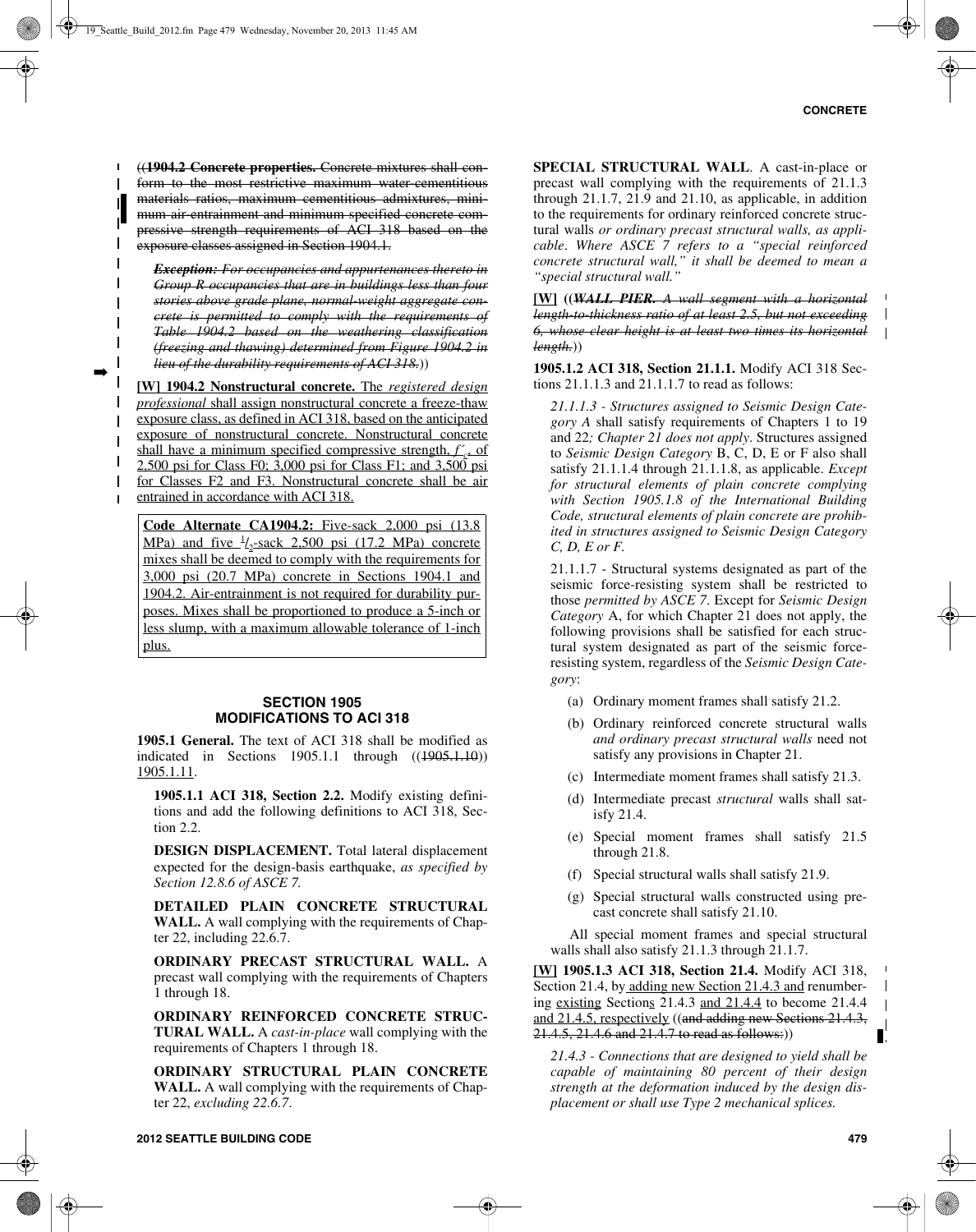21.4.4 - Elements of the connection that are not designed to yield shall develop at least 1.5 *Sy*.

*21.4.5 -* In structures assigned to SDC D, E, or F, wall piers shall be designed in accordance with 21.9 or 21.13 in ACI 318. ((*Wall piers in Seismic Design Category D, E or F shall comply with Section 1905.1.4 of the International Building Code.*

*21.4.6 - Wall piers not designed as part of a moment frame in buildings assigned to Seismic Design Category C shall have transverse reinforcement designed to resist the shear forces determined from 21.3.3. Spacing of transverse reinforcement shall not exceed 8 inches (203 mm). Transverse reinforcement shall be extended beyond the pier clear height for at least 12 inches (305 mm).*

#### *Exceptions:*

*1. Wall piers that satisfy 21.13.*

*2. Wall piers along a wall line within a story where other shear wall segments provide lateral support to the wall piers and such segments have a total stiffness of at least six times the sum of the stiffnesses of all the wall piers.*

21.4.7 Wall segments with a horizontal length-to*thickness ratio less than 2.5 shall be designed as columns.*

**1905.1.4 ACI 318, Section 21.9.** Modify ACI 318, Section 21.9, by deleting Section 21.9.8 and replacing with the following:

*21.9.8 - Wall piers and wall segments.*

*21.9.8.1 - Wall piers not designed as a part of a special moment frame shall have transverse reinforcement designed to satisfy the requirements in 21.9.8.2.*

#### *Exceptions:*

*1. Wall piers that satisfy 21.13.*

*2. Wall piers along a wall line within a story where other shear wall segments provide lateral support to the wall piers and such segments have a total stiffness of at least six times the sum of the stiffnesses of all the wall piers.*

*21.9.8.2 - Transverse reinforcement with seismic hooks at both ends shall be designed to resist the shear forces determined from 21.6.5.1. Spacing of transverse reinforcement shall not exceed 6 inches (152 mm). Transverse reinforcement shall be extended beyond the pier clear height for at least 12 inches (305 mm).*

*21.9.8.3 - Wall segments with a horizontal length-tothickness ratio less than 2.5 shall be designed as columns.*))

**1905.1.5 ACI 318, Section 21.10.** Modify ACI 318, Section 21.10.2, to read as follows:

21.10.2 - Special structural walls constructed using precast concrete shall satisfy all the requirements of 21.9 for cast-in-place special structural walls in addition to Sections 21.4.2 *through* 21.4.4.

**1905.1.6 ACI 318, Section 21.12.1.1.** Modify ACI 318, Section 21.12.1.1, to read as follows:

21.12.1.1 - Foundations resisting earthquake-induced forces or transferring earthquake-induced forces between a structure and ground shall comply with the requirements of Section 21.12 and other applicable provisions of ACI 318 *unless modified by Chapter 18 of the International Building Code.*

**1905.1.7 ACI 318, Section 22.6.** Modify ACI 318, Section 22.6, by adding new Section 22.6.7 to read as follows:

*22.6.7 - Detailed plain concrete structural walls.*

*22.6.7.1 - Detailed plain concrete structural walls are walls conforming to the requirements of ordinary structural plain concrete walls and 22.6.7.2.*

*22.6.7.2 - Reinforcement shall be provided as follows:*

- *(a) Vertical reinforcement of at least 0.20 square inch (129 mm2 ) in cross-sectional area shall be provided continuously from support to support at each corner, at each side of each opening and at the ends of walls. The continuous vertical bar required beside an opening is permitted to substitute for one of the two No. 5 bars required by 22.6.6.5.*
- *(b) Horizontal reinforcement at least 0.20 square inch (129 mm2 ) in cross-sectional area shall be provided:*
	- *1. Continuously at structurally connected roof and floor levels and at the top of walls;*
	- *2. At the bottom of load-bearing walls or in the top of foundations where doweled to the wall; and*
	- *3. At a maximum spacing of 120 inches (3048 mm).*

 *Reinforcement at the top and bottom of openings, where used in determining the maximum spacing specified in Item 3 above, shall be continuous in the wall.*

**1905.1.8 ACI 318, Section 22.10.** Delete ACI 318, Section 22.10, and replace with the following:

*22.10 - Plain concrete in structures assigned to Seismic Design Category C, D, E or F.*

*22.10.1 - Structures assigned to Seismic Design Category C, D, E or F shall not have elements of structural plain concrete, except as follows:*

*(a) Structural plain concrete basement, foundation or other walls below the base are permitted in detached one- and two-family dwellings three stories or less in height constructed with studbearing walls. In dwellings assigned to Seismic Design Category D or E, the height of the wall shall not exceed 8 feet (2438 mm*)*, the thickness shall not be less than 71 /*2 *inches (190 mm), and the wall shall retain no more than 4 feet (1219*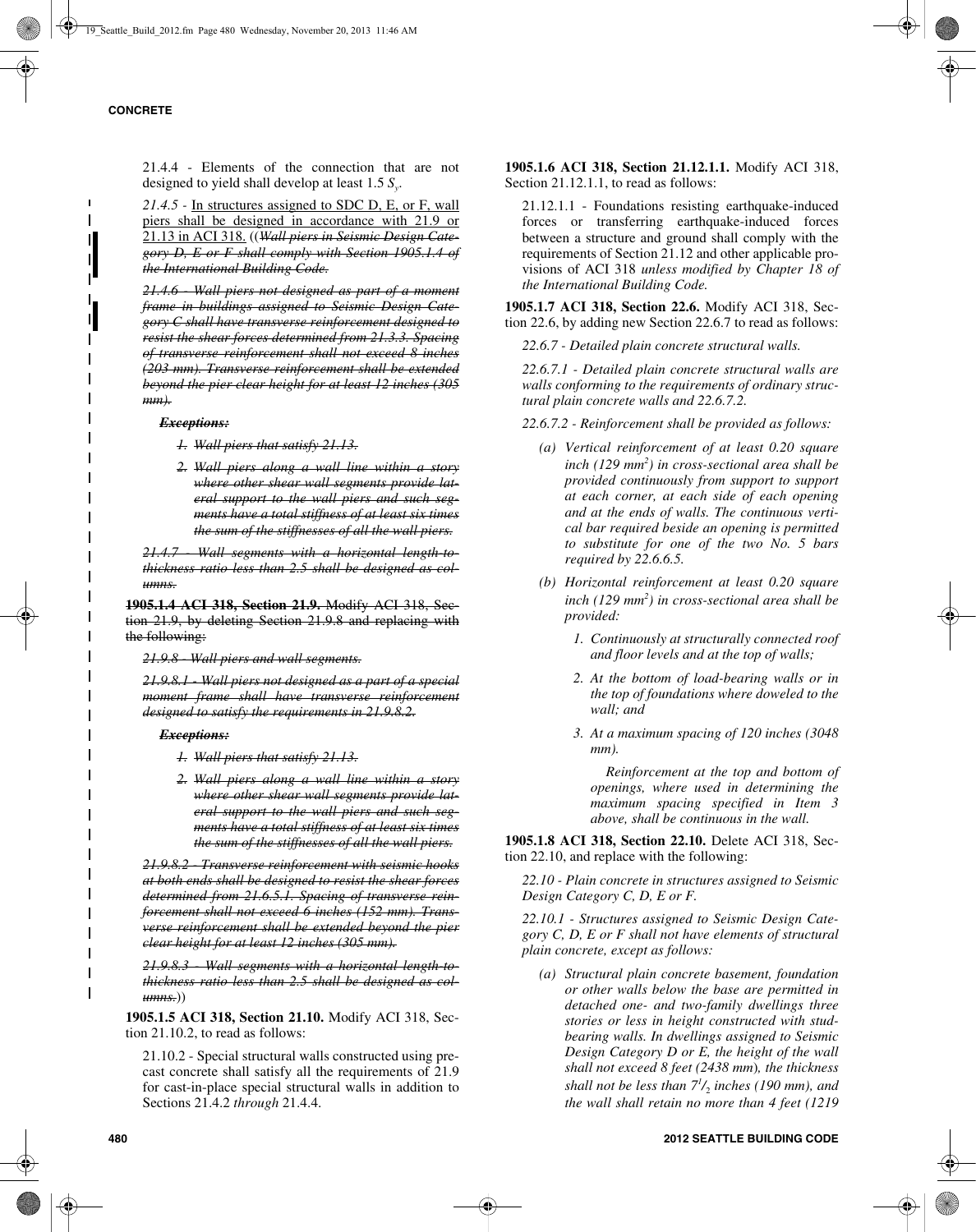➡

*mm*) *of unbalanced fill. Walls shall have reinforcement in accordance with 22.6.6.5.*

*(b) Isolated footings of plain concrete supporting pedestals or columns are permitted, provided the projection of the footing beyond the face of the supported member does not exceed the footing thickness.*

> *Exception: In detached one- and two-family dwellings three stories or less in height, the projection of the footing beyond the face of the supported member is permitted to exceed the footing thickness.*

*(c) Plain concrete footings supporting walls are permitted, provided the footings have at least two continuous longitudinal reinforcing bars. Bars shall not be smaller than No. 4 and shall have a total area of not less than 0.002 times the gross cross-sectional area of the footing. For footings that exceed 8 inches (203 mm) in thickness, a minimum of one bar shall be provided at the top and bottom of the footing. Continuity of reinforcement shall be provided at corners and intersections.*

#### *Exceptions:*

- *1. In Seismic Design Categories A, B and C, detached one- and two-family dwellings three stories or less in height constructed with stud-bearing walls are permitted to have plain concrete footings without longitudinal reinforcement.*
- *2. For foundation systems consisting of a plain concrete footing and a plain concrete stemwall, a minimum of one bar shall be provided at the top of the stemwall and at the bottom of the footing.*
- *3. Where a slab on ground is cast monolithically with the footing, one No. 5 bar is permitted to be located at either the top of the slab or bottom of the footing.*

**[W] 1905.1.9 ACI 318, Section D.3.3. ((**Delete ACI 318- 08 Sections D.3.3.4 through D.3.3.6 and add Section D.3.3.7:

*D.3.3.4 - Anchors shall be designed to be governed by the steel strength of a ductile steel element as determined in accordance with D.5.1 and D.6.1, unless either D.3.3.5 or D.3.3.6 is satisfied.*

**[W] Modify ACI 318 Sections D.3.3.4.2, D.3.3.4.3(d) and D.3.3.5.2 to read as follows:**

*D.3.3.4.2 - Where the tensile component of the strengthlevel earthquake force applied to anchors exceeds 20 percent of the total factored anchor tensile force associated with the same load combination, anchors and their attachments shall be designed in accordance with*

*D.3.3.4.3. The anchor design tensile strength shall be determined in accordance with D.3.3.4.4.*

#### *Exception((s)):*

*((1.)) Anchors designed to resist wall out-ofplane forces with design strengths equal to or greater than the force determined in accordance with ASCE 7 Equation 12.11-1 or 12.14-10 ((need not)) shall be deemed to satisfy* Section D.3.3.4(d).

 $D.3.3.4.3(d)$  – The anchor or group of anchors shall be designed for the maximum tension obtained from design load combinations that include E, with E increased by  $\Omega_0$ . The anchor design tensile strength shall be calculated from D.3.3.4.4.

*D.3.3.5.2 – Where the shear component of the strengthlevel earthquake force applied to anchors exceeds 20 percent of the total factored anchor shear force associated with the same load combination, anchors and their attachments shall be designed in accordance with D.3.3.5.3. The anchor design shear strength for resisting earthquake forces shall be determined in accordance with D.6.*

## *Exceptions:*

- *1. ((2. D.3.3.4 need not apply and the design shear strength in accordance with D.6.2.1(c) need not be computed for)) For the calculation of the inplane shear strength of anchor bolts attaching wood sill plates of bearing or nonbearing walls of light-frame wood structures to foundations or foundation stem walls, the in-plane shear strength in accordance with D.6.2 and D.6.3 need not be computed and D.3.3.5.3 shall be deemed to be satisfied provided all of the following are ((satisfied)) met:* 
	- *1.1((2.1)). The allowable in-plane shear strength of the anchor is determined in accordance with AF&PA NDS Table 11E for lateral design values parallel to grain.*
	- *1.2((2.2)). The maximum anchor nominal diameter is 5 /8 inches (16 mm).*
	- *1.3((2.3)). Anchor bolts are embedded into concrete a minimum of 7 inches (178 mm).*
	- *1.4((2.4)). Anchor bolts are located a minimum of 13 /4 inches (45 mm) from the edge of the concrete parallel to the length of the wood sill plate.*
	- *1.5((2.5)). Anchor bolts are located a minimum of 15 anchor diameters from the edge of the concrete perpendicular to the length of the wood sill plate.*
	- *1.6 ((2.6)). The sill plate is of 2-inch or 3 inch nominal thickness.*

 $\overline{\phantom{a}}$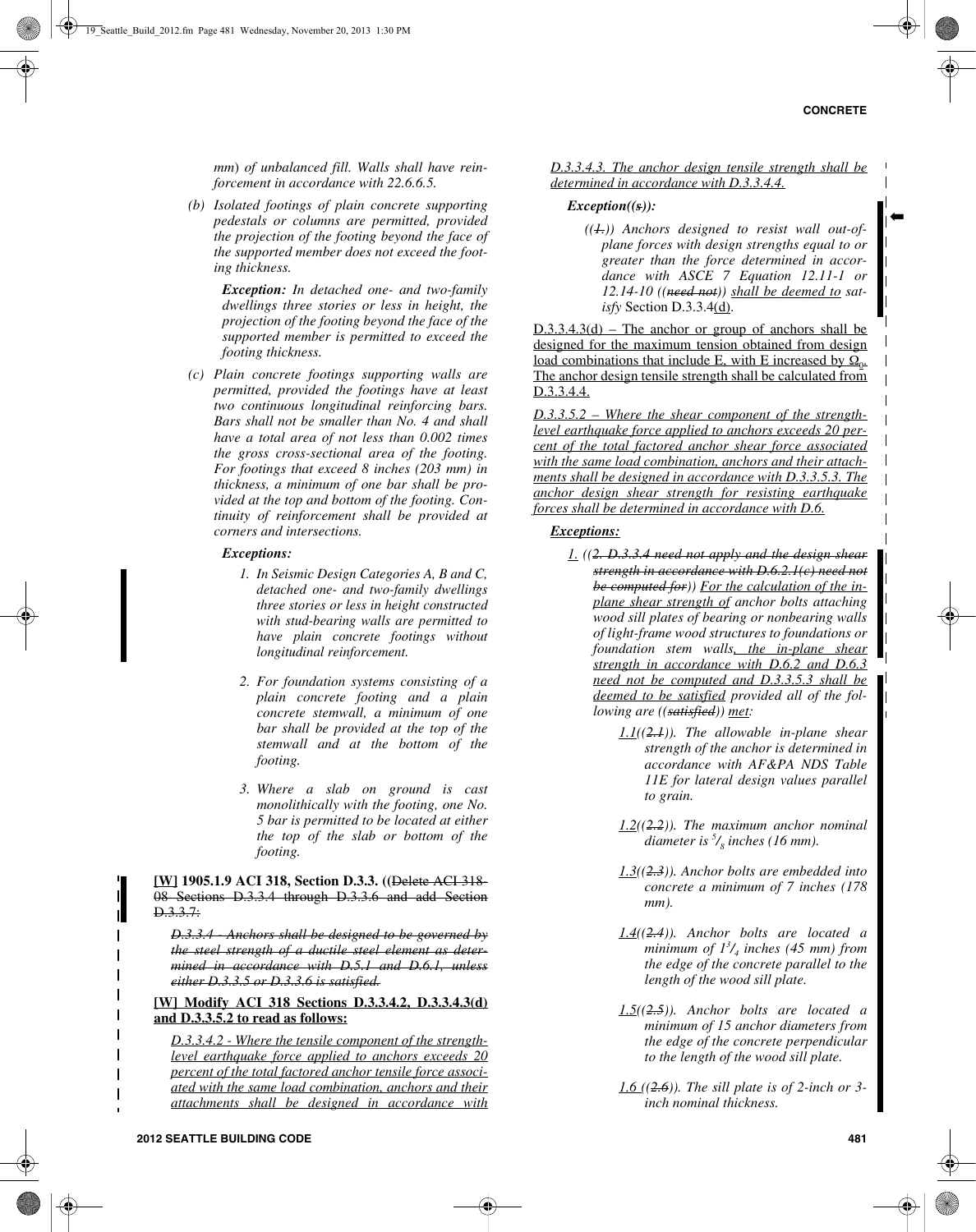- *2. ((3. Section D.3.3.4 need not apply and the design shear strength in accordance with Section D.6.2.1(c) need not be computed for)) For the calculation of the in-plane shear strength of anchor bolts attaching cold-formed steel track of bearing or nonbearing walls of light-frame construction to foundations or foundation stem walls, the in-plane shear strength in accordance with D.6.2 and D.6.3 need not be computed and D.3.3.5.3 shall be deemed to be satisfied provided all of the following are ((satisfied)) met:*
	- *2.1 ((3.1)). The maximum anchor nominal diameter is 5 /8 inches (16 mm).*
	- *2.2 ((3.2)). Anchors are embedded into concrete a minimum of 7 inches (178 mm).*
	- *2.3 ((3.3)). Anchors are located a minimum of 13 /4 inches (45 mm) from the edge of the concrete parallel to the length of the track.*
	- *2.4 ((3.4)). Anchors are located a minimum of 15 anchor diameters from the edge of the concrete perpendicular to the length of the track.*
	- *2.5 ((3.5)). The track is 33 to 68 mil designation thickness.*

 *Allowable in-plane shear strength of exempt anchors, parallel to the edge of concrete shall be permitted to be determined in accordance with AISI S100 Section E3.3.1.*

- ((*4. In light-frame construction, design of anchors in concrete shall be permitted to satisfy D.3.3.7.*))
- *3. In light-frame construction, bearing or nonbearing walls, shear strength of concrete anchors less than or equal to 1 inch [25 mm] in diameter of sill plate or track to foundation or foundation stem wall need not satisfy D.3.3.5.3(a) through (c) when the design strength of the anchors is determined in accordance with D.6.2.1(c).*

*((D.3.3.5- Instead of D.3.3.4, the attachment that the anchor is connecting to the structure shall be designed so that the attachment will undergo ductile yielding at a force level corresponding to anchor forces no greater than the design strength of anchors specified in D.3.3.3.*

*Exceptions:*

- *1. Anchors in concrete designed to support nonstructural components in accordance with ASCE 7 Section 13.4.2 need not satisfy Section D.3.3.5.*
- *2. Anchors designed to resist wall out-of-plane forces with design strengths equal to or*

*greater than the force determined in accordance with ASCE 7 Equation 12.11-1 12.14-10 need not satisfy Section D.3.3.5.*

*D.3.3.6 - As an alternative to D.3.3.4 and D.3.3.5, it shall be permitted to take the design strength of the anchors as 0.4 times the design strength determined in accordance with D.3.3.3.*

*D.3.3.7 – In light-frame construction, bearing or nonbearing walls, shear strength of concrete anchors less than or equal to 1 inch (25 mm) in diameter of sill plate or track to foundation or foundation stem wall need not satisfy D.3.3.6 when the design strength of the anchors is determined in accordance with D.6.2.1(c).))*

**[W]** ((**1905.1.10 ACI 318, Section D.4.2.2.** Delete ACI 318, Section D.4.2.2, and replace with the following:

*D.4.2.2 - The concrete breakout strength requirements for anchors in tension shall be considered satisfied by the design procedure of D.5.2 provided Equation D-7 is not used for anchor embedments exceeding 25 inches. The concrete breakout strength requirements for anchors in shear with diameters not exceeding 2 inches shall be considered satisfied by the design procedure of D.6.2. For anchors in shear with diameters exceeding 2 inches, shear anchor reinforcement shall be provided in accordance with the procedures of D.6.2.9.*))

 $\mathbf l$ 

 $\mathbf{I}$ 

 $\mathbf{I}$ Ш

**1905.1.10 ACI 318, Section 5.1.1.** Modify ACI 318, Section 5.1.1, to read as follows:

5.1.1 — Concrete shall be proportioned to provide an average compressive strength, *f* ′ *<sup>c</sup>*, as prescribed in 5.3.2 and shall satisfy the durability criteria of Chapter 4. Concrete shall be produced to minimize the frequency of strength tests below *f* ′ *<sup>c</sup>*, as prescribed in 5.6.3.3. For concrete designed and constructed in accordance with the Code, *f* ′ *<sup>c</sup>* shall not be less than 2,500 psi.

**Exception:** Concrete is permitted to be designed and constructed in accordance with Section 1905.1.2.

**1905.1.11 ACI 318, Section 5.2.** Modify ACI 318, Section 5.2 by adding new Section 5.2.4 as follows:

Concrete proportioning in accordance with Table 1905.1.11 is permitted to be used for concrete to be made with cements meeting strength requirements for Type I, II, or III of ASTM C 150. Table 1905.1.11 shall not be used to proportion concrete containing lightweight aggregates. If *approved* by the *building official*, Table 1905.1.11 is permitted to be used with airentraining admixtures (conforming to ASTM C260) and/or normal-range water-reducing admixtures (conforming to ASTM C494-11 Standard Specification for Chemical Admixtures for Concrete, Types A, D or E; or C618-12 Standard Specification for Coal Fly Ash and Raw or Calcined Natural Pozzolan for Use in Concrete). For strengths greater than 4,000 psi (27.7 MPa), proportions shall be established on the basis of field experience and trial mixtures according to ACI Section 5.3 or by proportioning without field mixtures or trial mixtures according to ACI Section 5.4. When *approved*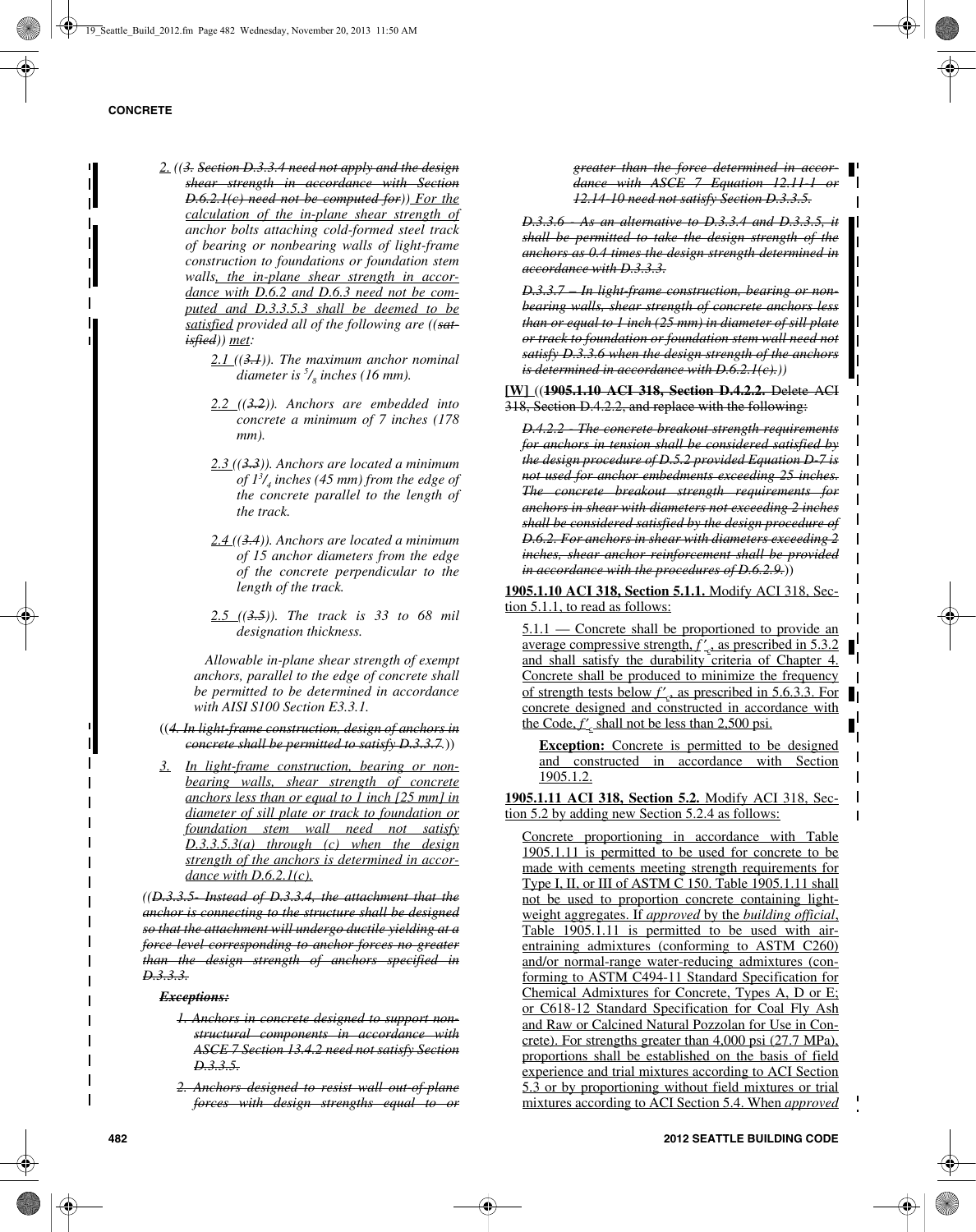by the building official, concrete proportions shall be determined in accordance with the provisions of ACI 318, Section 5.3 or 5.4.

**TABLE 1905.1.11 MINIMUM PERMISSIBLE CEMENT CONTENT FOR CONCRETE (Strength Data from Trial Batches or Field Experience Are Not Available)**

| <b>SPECIFIED 28-DAY</b><br><b>COMPRESSIVE</b><br>STRENGTH IN psi (f'.) | <b>MINIMUM</b><br><b>PERMISSIBLE CEMENT</b><br><b>CONTENT IN Ib/cu yd</b> | <b>MINIMUM PERMISSIBLE</b><br><b>CEMENT CONTENT IN</b><br>STD. 94-Ib SACKS/cu yd |
|------------------------------------------------------------------------|---------------------------------------------------------------------------|----------------------------------------------------------------------------------|
| 2.000                                                                  | 423                                                                       | $4^{1/2}$                                                                        |
| 2,500                                                                  | 470                                                                       | $5^{\frac{1}{2}}$                                                                |
| 3.000                                                                  | 517                                                                       |                                                                                  |
| 4.000 <sup>2</sup>                                                     | 611                                                                       |                                                                                  |

1. Where special inspection is not required under Section 1705, the minimum permissible cement content shall be increased by  $\frac{1}{2}$  sack per cubic yard of concrete.

2. For strengths above 4,000 psi, see Section 1905.1.11.

#### **SECTION 1906 STRUCTURAL PLAIN CONCRETE**

**1906.1 Scope.** The design and construction of structural plain concrete, both cast-in-place and precast, shall comply with the minimum requirements of ACI 318, as modified in Section 1905.

**Exception:** For Group R-3 occupancies and buildings of other occupancies less than two stories above grade plane of light-frame construction, the required footing thickness of ACI 318 is permitted to be reduced to 6 inches (152 mm), provided that the footing does not extend more than 4 inches (102 mm) on either side of the supported wall.

#### **SECTION 1907 MINIMUM SLAB PROVISIONS**

**1907.1 General.** The thickness of concrete floor slabs supported directly on the ground shall not be less than  $3^{1}/_{2}$  inches (89 mm). A 6-mil (0.006 inch; 0.15 mm) polyethylene vapor retarder with joints lapped not less than 6 inches (152 mm) shall be placed between the base course or subgrade and the concrete floor slab, or other *approved* equivalent methods or materials shall be used to retard vapor transmission through the floor slab.

**Exception:** A vapor retarder is not required:

- 1. For detached structures accessory to occupancies in Group R-3, such as garages, utility buildings or other unheated facilities.
- 2. For unheated storage rooms having an area of less than 70 square feet  $(6.5 \text{ m}^2)$  and carports attached to occupancies in Group R-3.
- 3. For buildings of other occupancies where migration of moisture through the slab from below will not be detrimental to the intended occupancy of the building.
- 4. For driveways, walks, patios and other flatwork which will not be enclosed at a later date.
- 5. Where *approved* based on local site conditions.

#### ((**SECTION 1908 ANCHORAGE TO CONCRETE— ALLOWABLE STRESS DESIGN**

**1908.1 Scope.** The provisions of this section shall govern the *allowable stress design* of headed bolts and headed stud anchors cast in normal-weight concrete for purposes of transmitting structural loads from one connected element to the other. These provisions do not apply to anchors installed in hardened concrete or where load combinations include earth-

|                                            | <b>MINIMUM</b><br><b>EMBEDMENT</b><br>(inches) | <b>EDGE</b><br><b>DISTANCE</b><br>(inches) | <b>SPACING</b><br>(inches) | <b>MINIMUM CONCRETE STRENGTH (psi)</b> |                |                |                |                |                |
|--------------------------------------------|------------------------------------------------|--------------------------------------------|----------------------------|----------------------------------------|----------------|----------------|----------------|----------------|----------------|
| <b>BOLT</b><br><b>DIAMETER</b><br>(inches) |                                                |                                            |                            | $f'_e = 2,500$                         |                | $f'_e = 3,000$ |                | $t' = 4,000$   |                |
|                                            |                                                |                                            |                            | <b>Tension</b>                         | <b>Shear</b>   | <b>Tension</b> | <b>Shear</b>   | <b>Tension</b> | <b>Shear</b>   |
| $^{1}/_{4}$                                | $2^{1}/_{2}$                                   | $1^{1/2}$                                  | 3                          | 200                                    | 500            | 200            | 500            | 200            | 500            |
| $^{3}/_{8}$                                | $\overline{3}$                                 | $2^{1}/_{4}$                               | $4^{1/2}$                  | 500                                    | 4,100          | 500            | 4.100          | 500            | 1,100          |
| $^{1}/_{2}$                                | 4<br>4                                         | 3<br>5                                     | 6<br>6                     | 950<br>1,450                           | 1,250<br>4,600 | 950<br>1,500   | 1,250<br>1,650 | 950<br>1,550   | 1,250<br>1,750 |
| $\frac{5}{8}$                              | $4^{1}/_{2}$<br>$4^{1/2}$                      | $3^{3}/_{4}$<br>$6^{1}/_{4}$               | $7^{1}/_{2}$<br>$7^{11}$   | 1,500<br>2,125                         | 2,750<br>2,950 | 1,500<br>2,200 | 2,750<br>3,000 | 1,500<br>2,400 | 2,750<br>3,050 |
| $^{3}/_{4}$                                | 5<br>5                                         | $4^{1/2}$<br>$7^{11}$ <sub>2</sub>         | 9<br>9                     | 2,250<br>2,825                         | 3,250<br>4,275 | 2,250<br>2,950 | 3,560<br>4.300 | 2,250<br>3,200 | 3,560<br>4,400 |
| $\overline{H}_{8}$                         | 6                                              | $5^{1}/_{4}$                               | $10^{1}/_{2}$              | 2,550                                  | 3,700          | 2,550          | 4,050          | 2,550          | 4,050          |
| $\overline{1}$                             | $\mathcal{I}$                                  | 6                                          | 12                         | 3.050                                  | 4,125          | 3.250          | 4.500          | 3,650          | 5,300          |
| $1^{1}/_{8}$                               | 8                                              | $6^{3}/_{4}$                               | $13^{1}/$                  | 3,400                                  | 4,750          | 3.400          | 4,750          | 3,400          | 4,750          |
| $1^{1}/_{4}$                               | 9                                              | $7^{1}/_{2}$                               | $\overline{15}$            | 4,000                                  | 5,800          | 4,000          | 5,800          | 4,000          | 5,800          |

((**TABLE 1908.2 ALLOWABLE SERVICE LOAD ON EMBEDDED BOLTS (pounds)**

For SI: 1 inch = 25.4 mm, 1 pound per square inch = 0.00689 MPa, 1 pound = 4.45 N.)

➡

 $\overline{\phantom{a}}$  $\overline{1}$  $\blacksquare$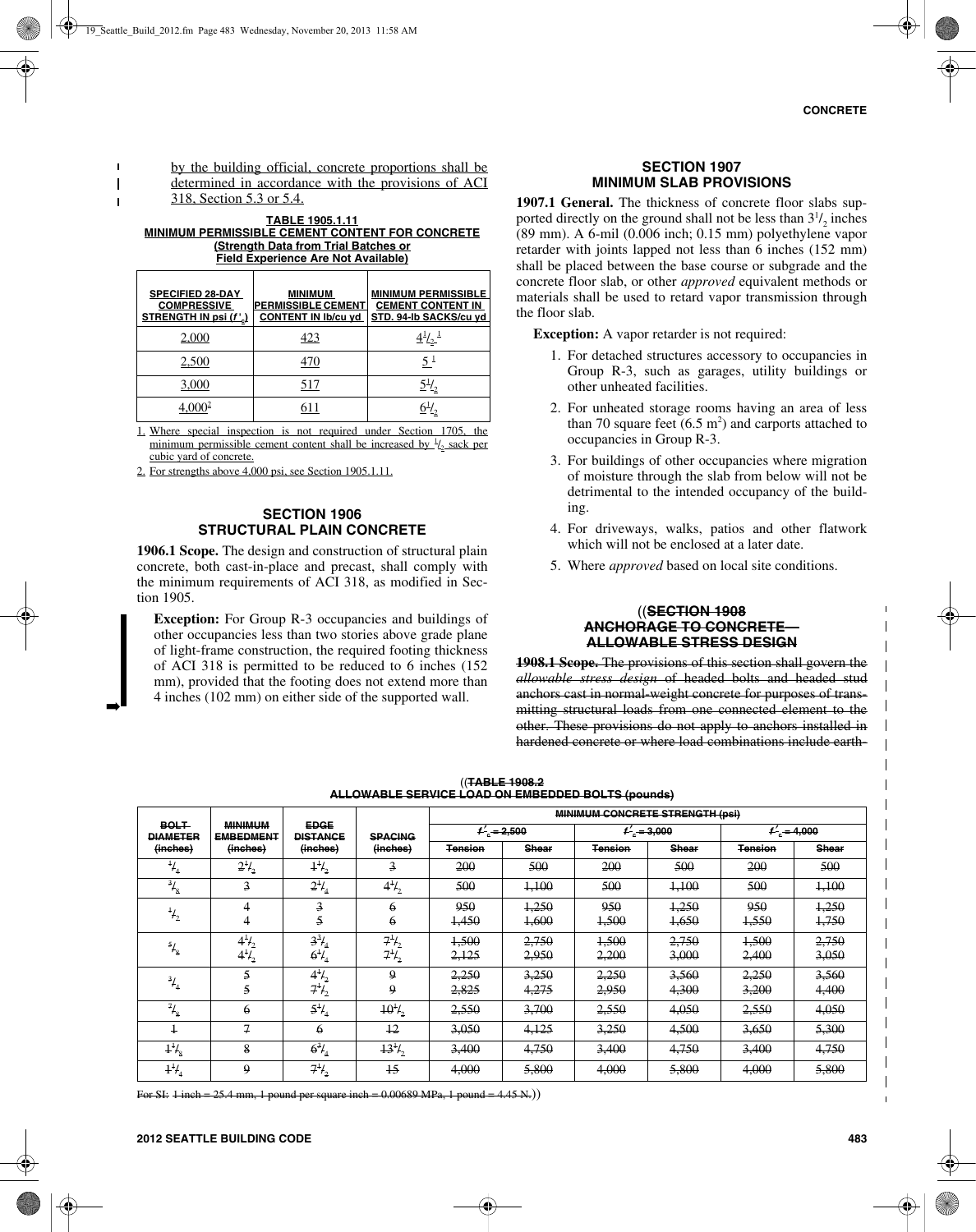#### **CONCRETE**

quake loads or effects. The bearing area of headed anchors shall be not less than one and one-half times the shank area. Where strength design is used, or where load combinations include earthquake loads or effects, the design strength of anchors shall be determined in accordance with Section 1909. Bolts shall conform to ASTM A 307 or an *approved* equivalent.

**1908.2 Allowable service load.** The allowable service load for headed anchors in shear or tension shall be as indicated in Table 1908.2. Where anchors are subject to combined shear and tension, the following relationship shall be satisfied:

 $(P_s + P_t)^{5/3} + (V_s + V_t)$  *)* 5/3 ≤ 1 **(Equation 19-1)**

where:

 $P_{s}$  = Applied tension service load, pounds (N).

*P<sub>t</sub>* = Allowable tension service load from Table 1908.2, pounds (N).

 $V =$  Applied shear service load, pounds  $(N)$ .

 $V<sub>t</sub>$  = Allowable shear service load from Table 1908.2, pounds (N).

**1908.3 Required edge distance and spacing.** The allowable service loads in tension and shear specified in Table 1908.2 are for the edge distance and spacing specified. The edge distance and spacing are permitted to be reduced to 50 percent of the values specified with an equal reduction in allowable service load. Where edge distance and spacing are reduced less than 50 percent, the allowable service load shall be determined by linear interpolation.

**1908.4 Increase in allowable load.** Increase of the values in Table 1908.2 by one-third is permitted where the provisions of Section 1605.3.2 permit an increase in allowable stress for wind loading.

**1908.5 Increase for special inspection.** Where *special inspection* is provided for the installation of anchors, a 100 percent increase in the allowable tension values of Table 1908.2 is permitted. No increase in shear value is permitted.))

## **[W]** ((**SECTION 1909 ANCHORAGE TO CONCRETE—STRENGTH DESIGN**

**1909.1 Scope.** The provisions of this section shall govern the strength design of anchors installed in concrete for purposes of transmitting structural loads from one connected element to the other. Headed bolts, headed studs and hooked (J or L) bolts cast in concrete and expansion anchors and undercut anchors installed in hardened concrete shall be designed in accordance with Appendix D of ACI 318 as modified by Sections 1905.1.9 and 1905.1.10, provided they are within the scope of Appendix D.

The strength design of anchors that are not within the scope of Appendix D of ACI 318, and as amended in Sections 1905.1.9 and 1905.1.10, shall be in accordance with an *approved* procedure.))

#### **SECTION 1910 SHOTCRETE**

**1910.1 General.** Shotcrete is mortar or concrete that is pneumatically projected at high velocity onto a surface. Except as specified in this section, shotcrete shall conform to the requirements of this chapter for plain or reinforced concrete.

**1910.2 Proportions and materials.** Shotcrete proportions shall be selected that allow suitable placement procedures using the delivery equipment selected and shall result in finished in-place hardened shotcrete meeting the strength requirements of this code.

**1910.3 Aggregate.** Coarse aggregate, if used, shall not exceed  $\frac{3}{4}$  inch (19.1 mm).

**1910.4 Reinforcement.** Reinforcement used in shotcrete construction shall comply with the provisions of Sections 1910.4.1 through 1910.4.4.

**1910.4.1 Size.** The maximum size of reinforcement shall be No. 5 bars unless it is demonstrated by preconstruction tests that adequate encasement of larger bars will be achieved.

**1910.4.2 Clearance.** When No. 5 or smaller bars are used, there shall be a minimum clearance between parallel reinforcement bars of  $2^{1}/_{2}$  inches (64 mm). When bars larger than No. 5 are permitted, there shall be a minimum clearance between parallel bars equal to six diameters of the bars used. When two curtains of steel are provided, the curtain nearer the nozzle shall have a minimum spacing equal to 12 bar diameters and the remaining curtain shall have a minimum spacing of six bar diameters.

**Exception:** Subject to the approval of the *building official*, required clearances shall be reduced where it is demonstrated by preconstruction tests that adequate encasement of the bars used in the design will be achieved.

**1910.4.3 Splices.** Lap splices of reinforcing bars shall utilize the noncontact lap splice method with a minimum clearance of 2 inches (51 mm) between bars. The use of contact lap splices necessary for support of the reinforcing is permitted when *approved* by the *building official*, based on satisfactory preconstruction tests that show that adequate encasement of the bars will be achieved, and provided that the splice is oriented so that a plane through the center of the spliced bars is perpendicular to the surface of the shotcrete.

**1910.4.4 Spirally tied columns.** Shotcrete shall not be applied to spirally tied columns.

**1910.5 Preconstruction tests.** When required by the *building official*, a test panel shall be shot, cured, cored or sawn, examined and tested prior to commencement of the project. The sample panel shall be representative of the project and simulate job conditions as closely as possible. The panel thickness and reinforcing shall reproduce the thickest and most congested area specified in the structural design. It shall be shot at the same angle, using the same nozzleman and with the same concrete mix design that will be used on the project. The equipment used in preconstruction testing shall be the same equipment used in the work requiring such testing,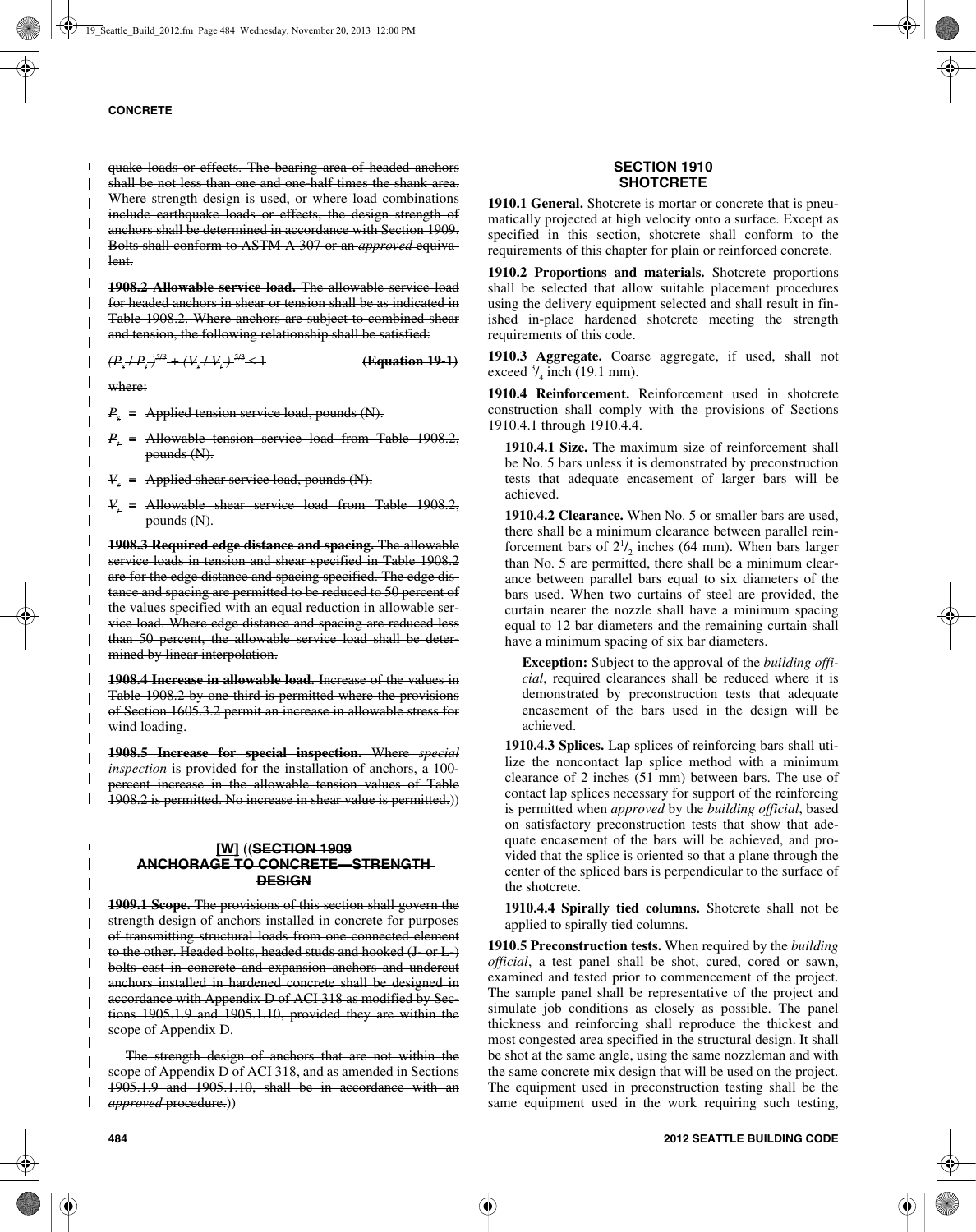unless substitute equipment is *approved* by the *building official*.

**1910.6 Rebound.** Any rebound or accumulated loose aggregate shall be removed from the surfaces to be covered prior to placing the initial or any succeeding layers of shotcrete. Rebound shall not be used as aggregate.

**1910.7 Joints.** Except where permitted herein, unfinished work shall not be allowed to stand for more than 30 minutes unless edges are sloped to a thin edge. For structural elements that will be under compression and for construction joints shown on the *approved construction documents*, square joints are permitted. Before placing additional material adjacent to previously applied work, sloping and square edges shall be cleaned and wetted.

**1910.8 Damage.** In-place shotcrete that exhibits sags, sloughs, segregation, honeycombing, sand pockets or other obvious defects shall be removed and replaced. Shotcrete above sags and sloughs shall be removed and replaced while still plastic.

**1910.9 Curing.** During the curing periods specified herein, shotcrete shall be maintained above  $40^{\circ}$ F ( $4^{\circ}$ C) and in moist condition.

**1910.9.1 Initial curing.** Shotcrete shall be kept continuously moist for 24 hours after shotcreting is complete or shall be sealed with an *approved* curing compound.

**1910.9.2 Final curing.** Final curing shall continue for seven days after shotcreting, or for three days if highearly-strength cement is used, or until the specified strength is obtained. Final curing shall consist of the initial curing process or the shotcrete shall be covered with an *approved* moisture-retaining cover.

**1910.9.3 Natural curing.** Natural curing shall not be used in lieu of that specified in this section unless the relative humidity remains at or above 85 percent, and is authorized by the *registered design professional* and *approved* by the *building official*.

**1910.10 Strength tests.** Strength tests for shotcrete shall be made by an *approved agency* on specimens that are representative of the work and which have been water soaked for at least 24 hours prior to testing. When the maximum-size aggregate is larger than  $\frac{3}{8}$  inch (9.5 mm), specimens shall consist of not less than three 3-inch-diameter (76 mm) cores or 3-inch (76 mm) cubes. When the maximum-size aggregate is  $\frac{3}{8}$  inch (9.5 mm) or smaller, specimens shall consist of not less than 2-inch-diameter (51 mm) cores or 2-inch (51 mm) cubes.

**1910.10.1 Sampling.** Specimens shall be taken from the in-place work or from test panels, and shall be taken at least once each shift, but not less than one for each 50 cubic yards  $(38.2 \text{ m}^3)$  of shotcrete.

**1910.10.2 Panel criteria.** When the maximum-size aggregate is larger than  $\frac{3}{8}$  inch (9.5 mm), the test panels shall have minimum dimensions of 18 inches by 18 inches (457) mm by 457 mm). When the maximum size aggregate is  $\frac{3}{8}$ inch (9.5 mm) or smaller, the test panels shall have minimum dimensions of 12 inches by 12 inches (305 mm by 305 mm). Panels shall be shot in the same position as the

**1910.10.3 Acceptance criteria.** The average compressive strength of three cores from the in-place work or a single test panel shall equal or exceed 0.85 *f* ′ *<sup>c</sup>* with no single core less than 0.75 *f* ′ *<sup>c</sup>*. The average compressive strength of three cubes taken from the in-place work or a single test panel shall equal or exceed *f* ′ *<sup>c</sup>* with no individual cube less than 0.88 *f* ′ *<sup>c</sup>*. To check accuracy, locations represented by erratic core or cube strengths shall be retested.

#### **SECTION 1911 REINFORCED GYPSUM CONCRETE**

**1911.1 General.** Reinforced gypsum concrete shall comply with the requirements of ASTM C 317 and ASTM C 956.

**1911.2 Minimum thickness.** The minimum thickness of reinforced gypsum concrete shall be 2 inches (51 mm) except the minimum required thickness shall be reduced to  $1^{1/2}$ inches (38 mm), provided the following conditions are satisfied:

- 1. The overall thickness, including the formboard, is not less than 2 inches (51 mm).
- 2. The clear span of the gypsum concrete between supports does not exceed 33 inches (838 mm).
- 3. Diaphragm action is not required.
- 4. The design live load does not exceed 40 pounds per square foot (psf) (1915 Pa).

## **SECTION 1912 CONCRETE-FILLED PIPE COLUMNS**

**1912.1 General.** Concrete-filled pipe columns shall be manufactured from standard, extra-strong or double-extra-strong steel pipe or tubing that is filled with concrete so placed and manipulated as to secure maximum density and to ensure complete filling of the pipe without voids.

**1912.2 Design.** The safe supporting capacity of concretefilled pipe columns shall be computed in accordance with the *approved* rules or as determined by a test.

**1912.3 Connections.** Caps, base plates and connections shall be of *approved* types and shall be positively attached to the shell and anchored to the concrete core. Welding of brackets without mechanical anchorage shall be prohibited. Where the pipe is slotted to accommodate webs of brackets or other connections, the integrity of the shell shall be restored by welding to ensure hooping action of the composite section.

**1912.4 Reinforcement.** To increase the safe load-supporting capacity of concrete-filled pipe columns, the steel reinforcement shall be in the form of rods, structural shapes or pipe embedded in the concrete core with sufficient clearance to ensure the composite action of the section, but not nearer than 1 inch (25 mm) to the exterior steel shell. Structural shapes used as reinforcement shall be milled to ensure bearing on cap and base plates.